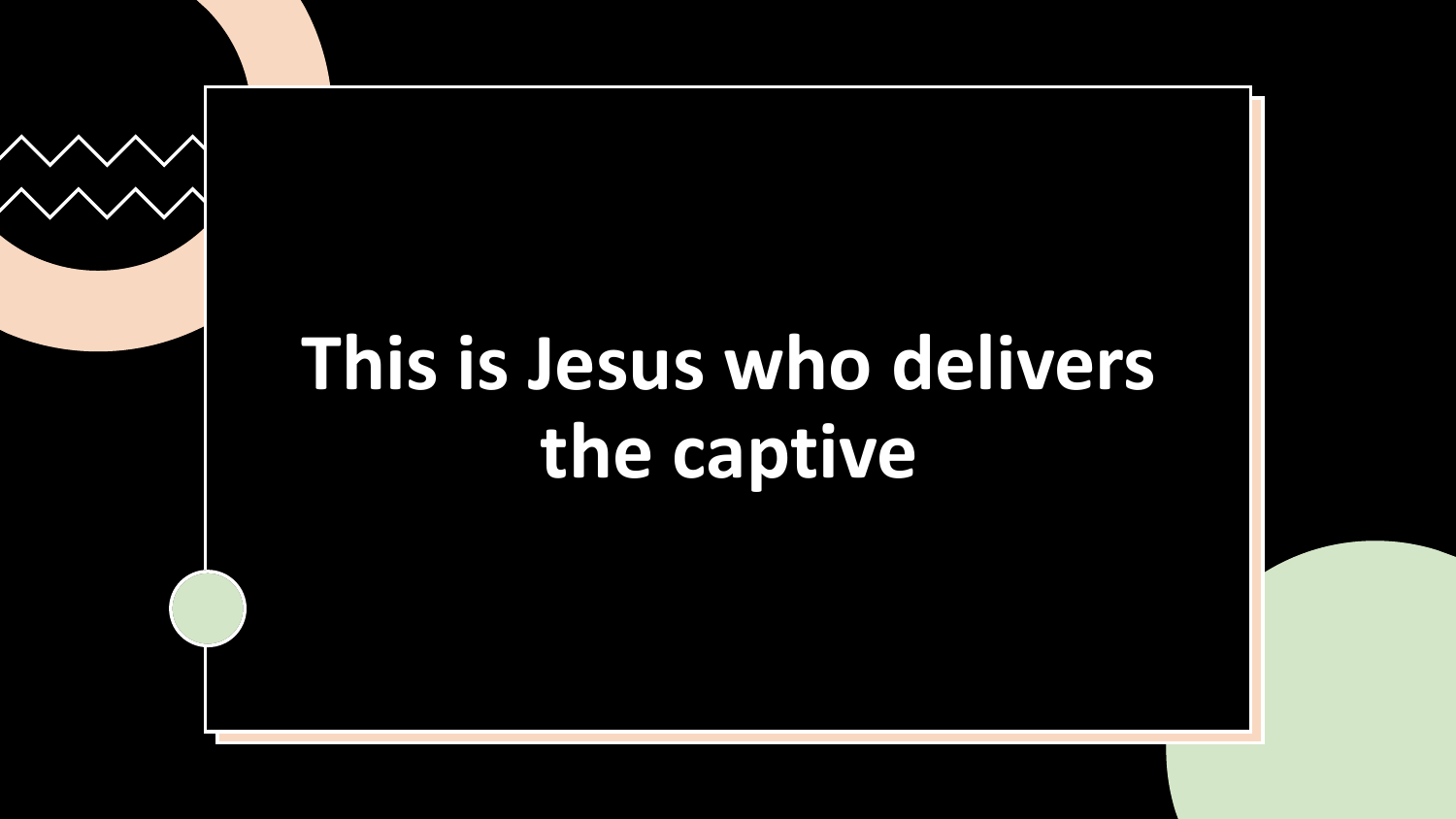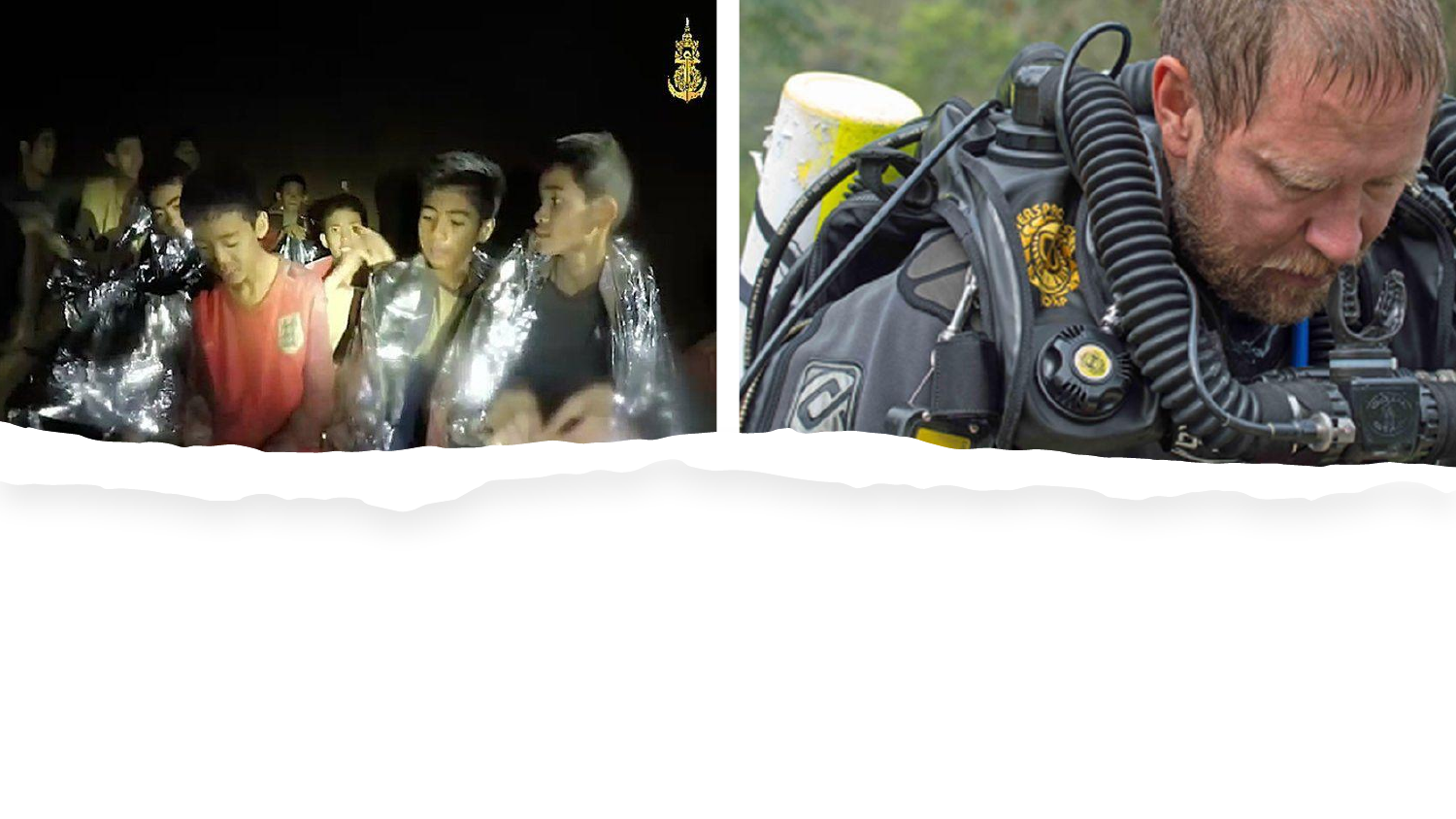#### **Luke 4:18-19**

<sup>18</sup> "The Spirit of the Lord is on me, because he has anointed me to proclaim good news to the poor. He has sent me to proclaim freedom for the prisoners

 and recovery of sight for the blind, to set the oppressed free,

to proclaim the year of the Lord's favor."

#### **Isaiah 61:1,2**

The Spirit of the Lord Gop is upon me, Because the LORD anointed me To bring good news to the humble; He has sent me to bind up the brokenhearted, To proclaim release to captives And freedom to prisoners;

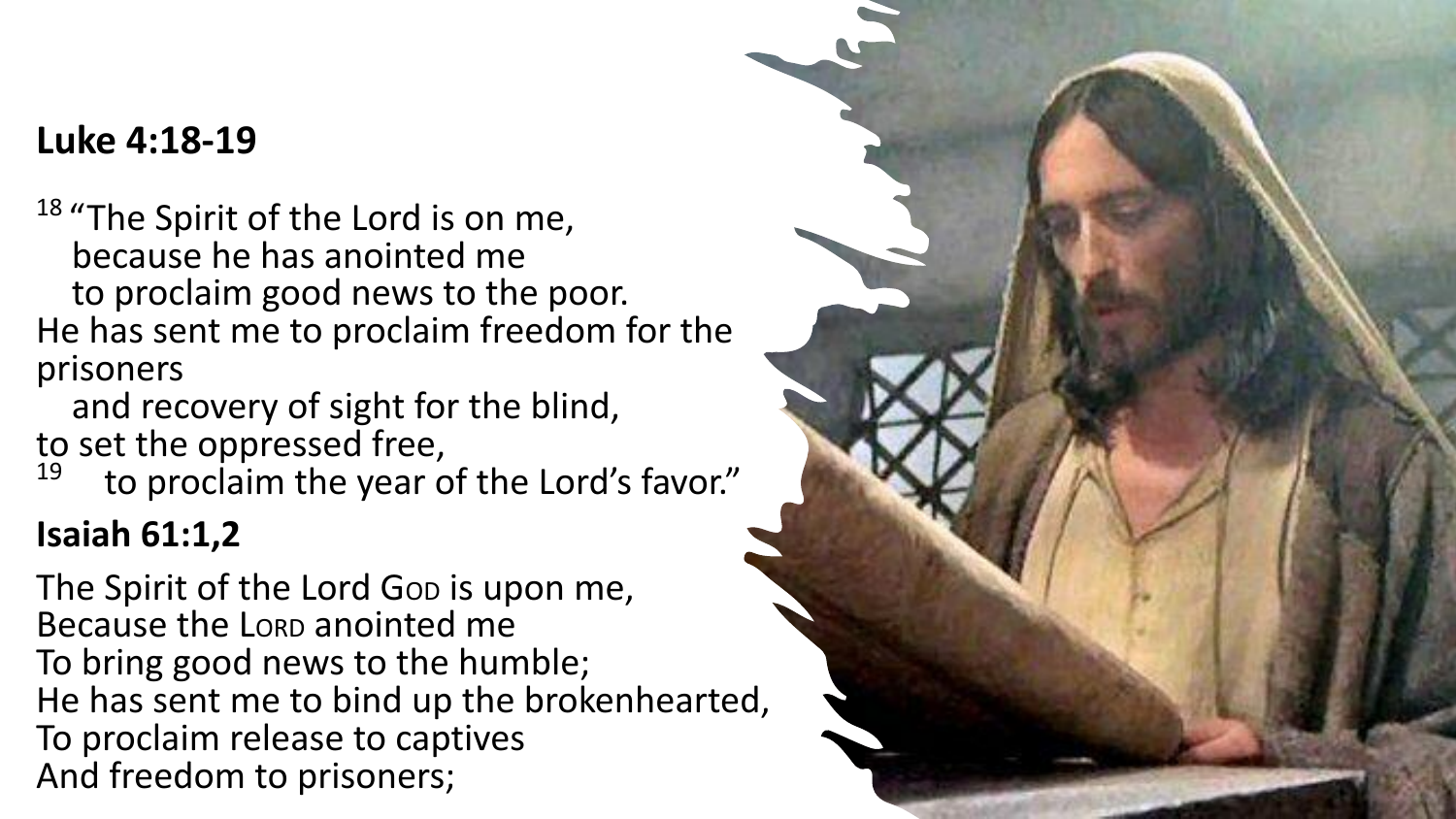## Sermon series: This is Jesus

| <b>Topic</b>                                                              | <b>Speaker</b>          |
|---------------------------------------------------------------------------|-------------------------|
| This is Jesus who heals the broken<br>hearted                             | <b>Brother Gary Koh</b> |
| This is Jesus who delivers the<br>captive                                 | <b>Elder David Foo</b>  |
| This is Jesus who brings sight to the Ps Darren Kuek<br>spiritually blind |                         |
| This is Jesus who sets free the<br>oppressed                              | Elder Leon Oei          |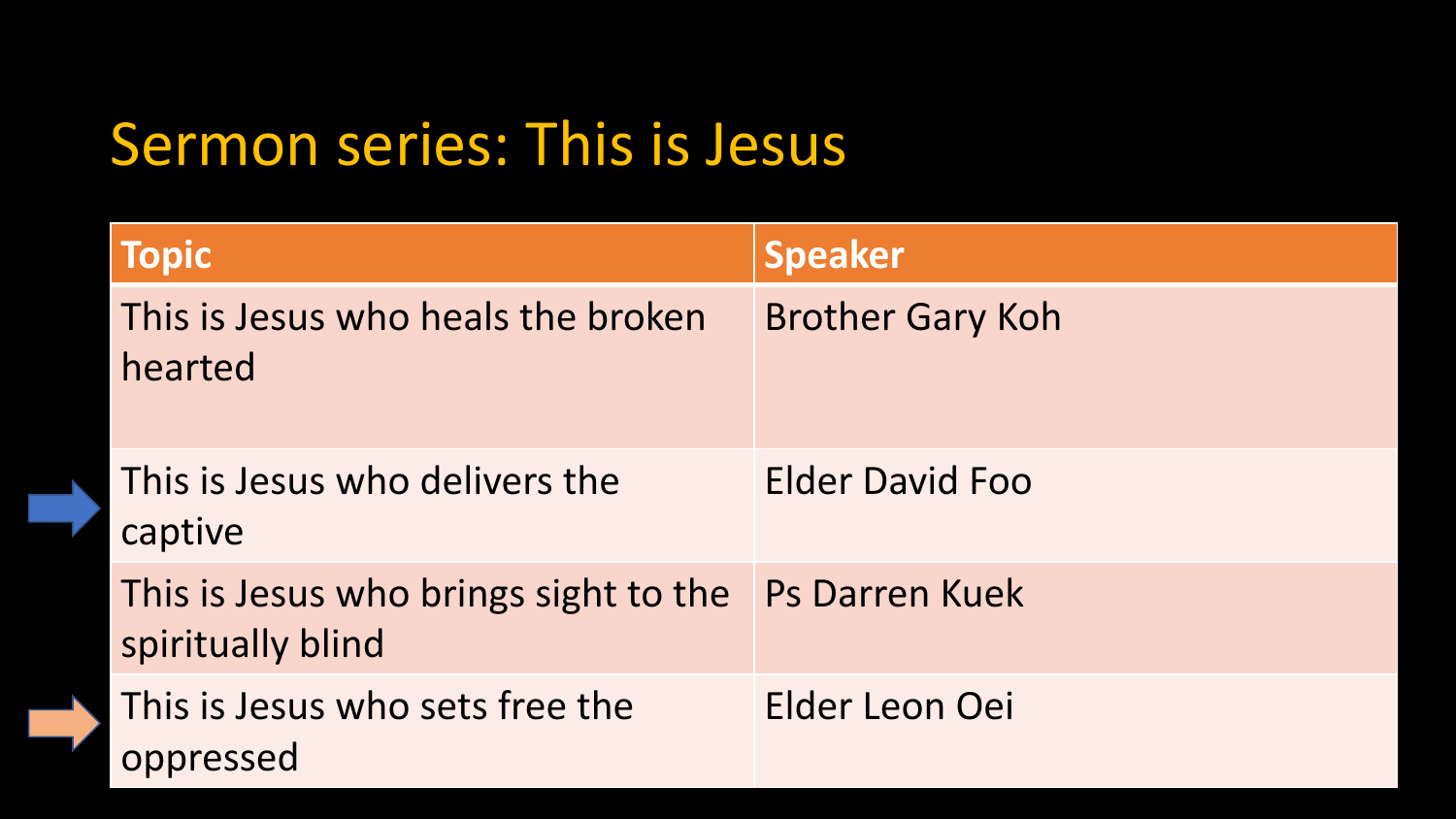## The mission: Delivering the captives

- •What kind of captivity did Jesus come to deliver us from?
	- Fall of man in Genesis
	- Sin holds us captive away from God, unable to live the lives or fulfil the destiny that God had designed for us
	- Sin's hold on us is so powerful that we cannot break free on our own
	- This was not part of God's intention for man, so God sent Jesus to set us free from the captivity of sin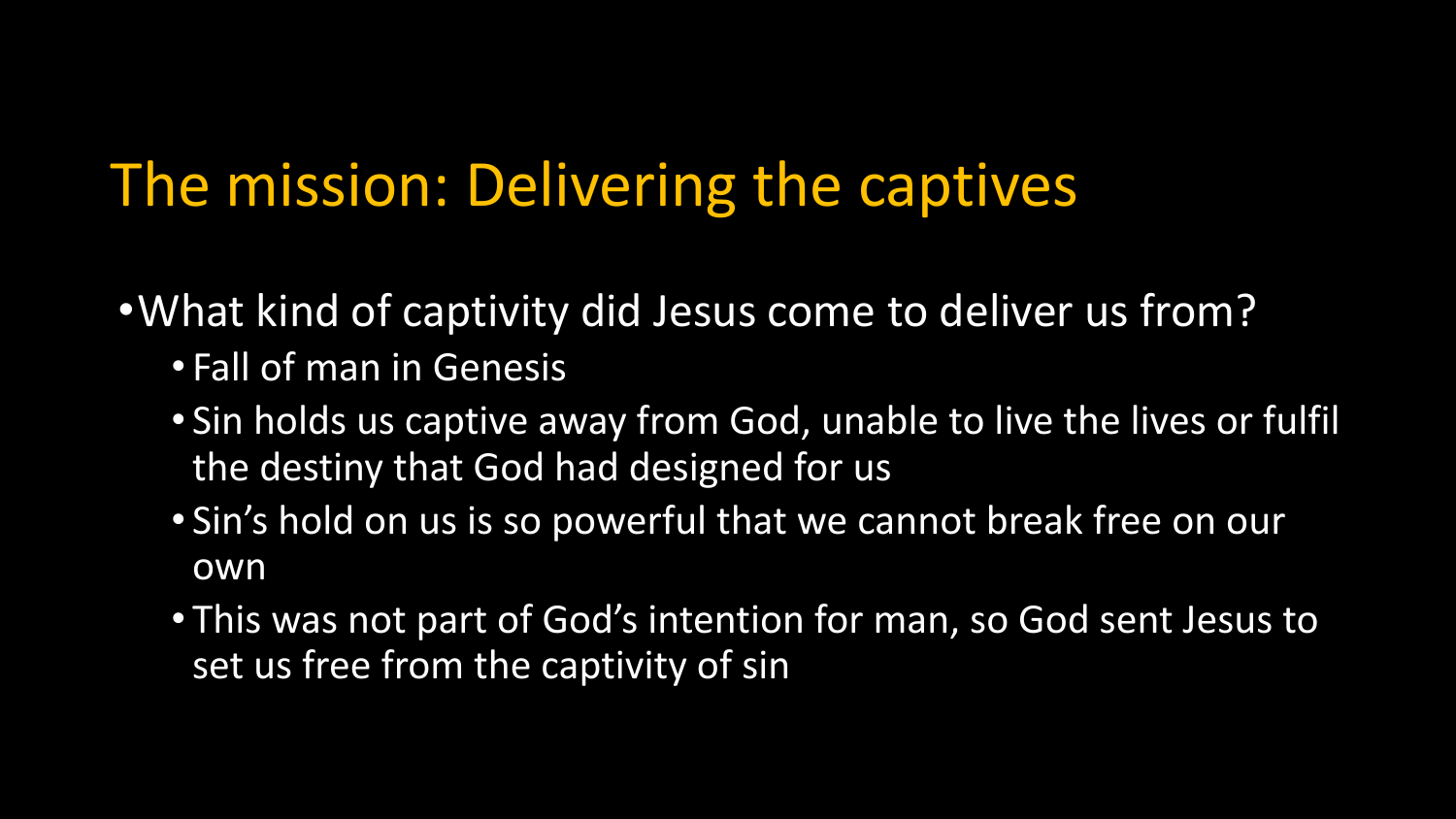#### **Outline**

- 1. Case study How Jesus delivers a captive (Luke 19:1-10)
- 2. Who is this Jesus who delivers the captive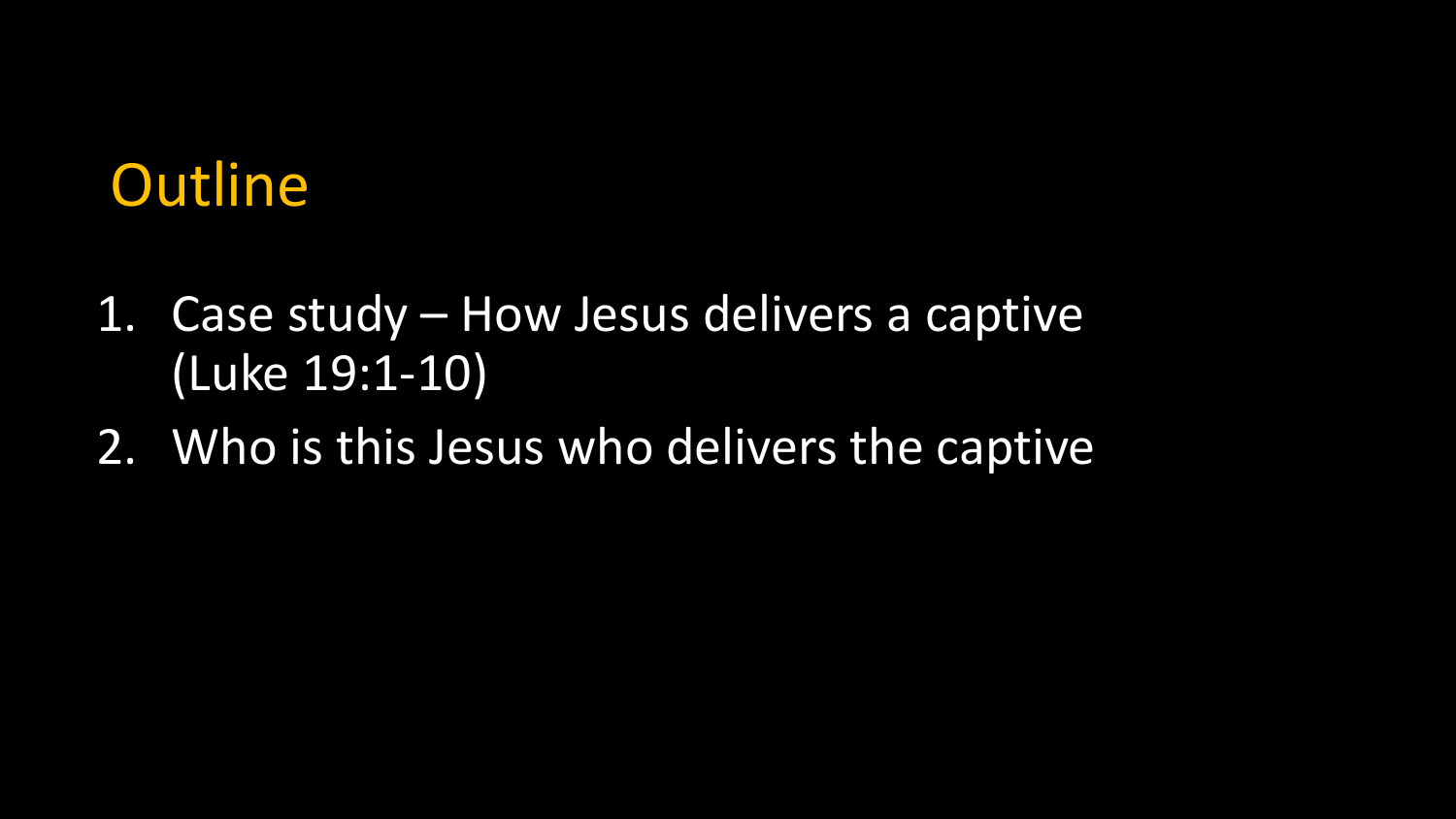#### Case study – Luke 19:1-10

<sup>1</sup> Jesus entered Jericho and was passing through. <sup>2</sup> A man was there by the name of Zacchaeus; he was a chief tax collector and was wealthy. <sup>3</sup> He wanted to see who Jesus was, but because he was short he could not see over the crowd. <sup>4</sup> So he ran ahead and climbed a sycamore-fig tree to see him, since Jesus was coming that way.

 $5$  When Jesus reached the spot, he looked up and said to him, "Zacchaeus, come down immediately. I must stay at your house today."  $6$  So he came down at once and welcomed him gladly.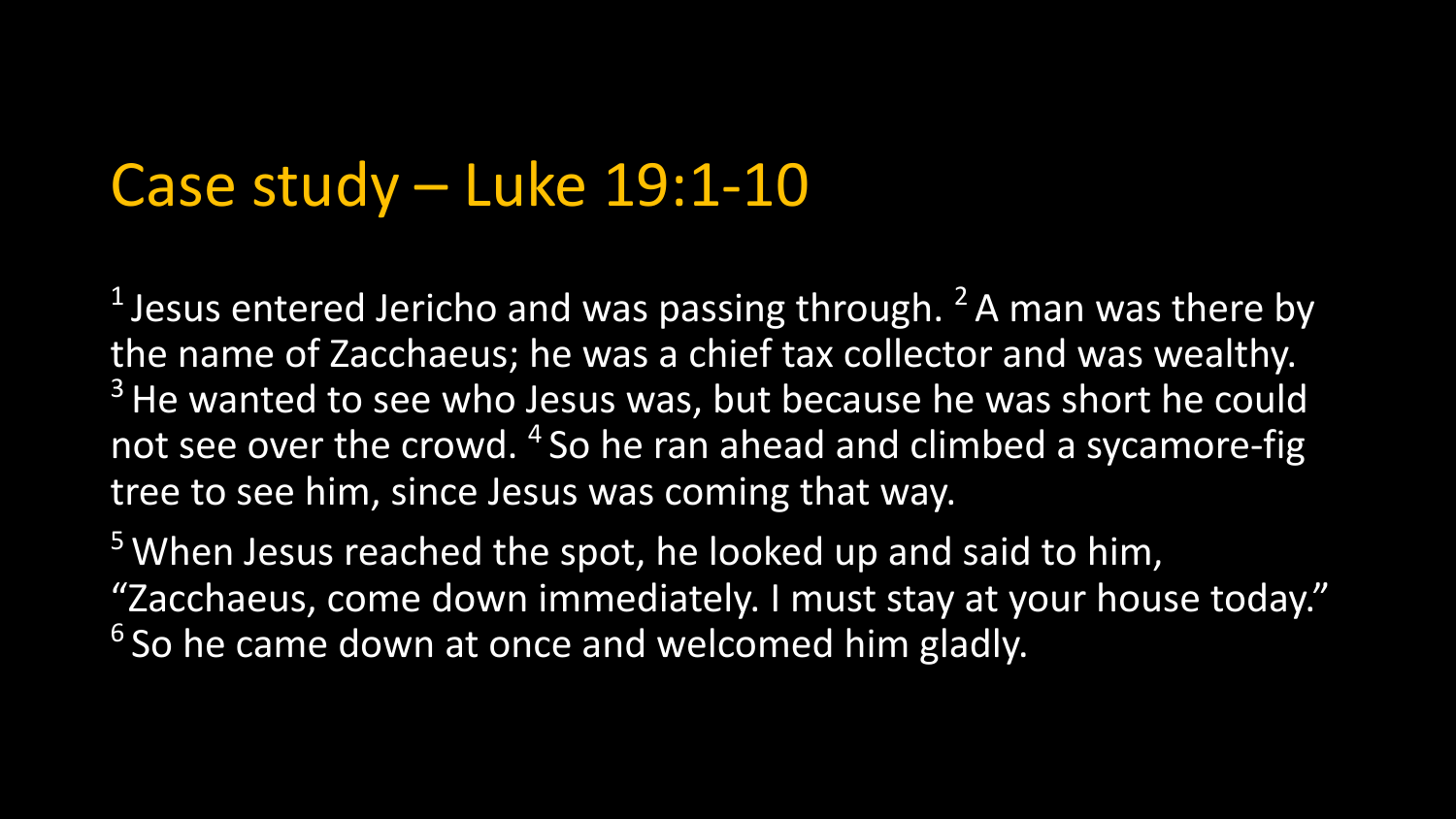#### Case study – Luke 19:1-10

 $<sup>7</sup>$  All the people saw this and began to mutter, "He has gone to be the</sup> guest of a sinner."

<sup>8</sup> But Zacchaeus stood up and said to the Lord, "Look, Lord! Here and now I give half of my possessions to the poor, and if I have cheated anybody out of anything, I will pay back four times the amount."

 $9$  Jesus said to him, "Today salvation has come to this house, because this man, too, is a son of Abraham.  $10$  For the Son of Man came to seek and to save the lost."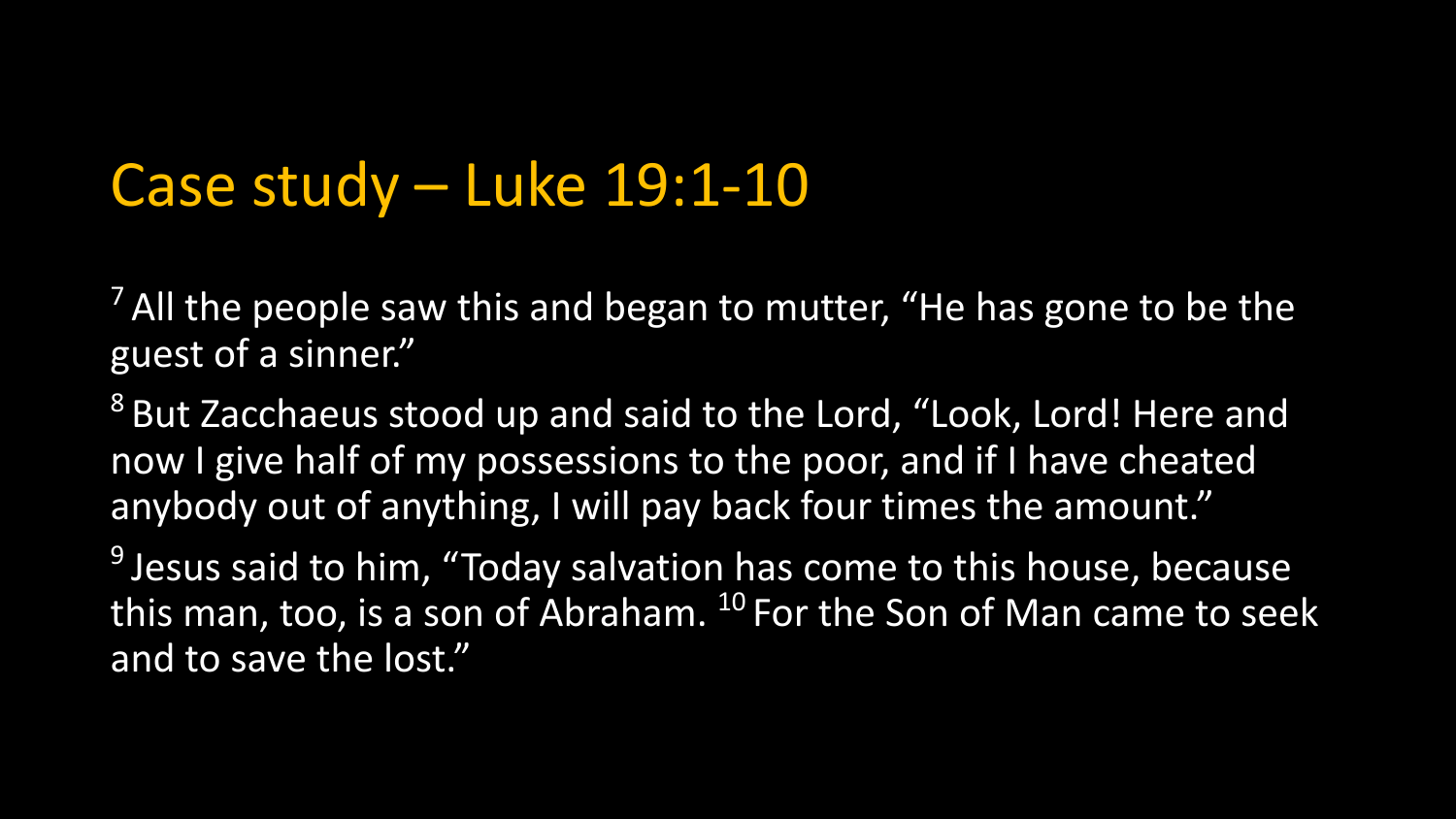### Why this case study?

- Firstly, it is one of the only passages we have about Jesus delivering a captive, who was not also oppressed by demonic powers. So it fits very nicely into how we have divided the sermon series.
- Secondly, if you imagine the different sins as having different levels of power, this particular sin that Jesus had to go up against is one of the most powerful and pervasive. In fact, Paul described this sin as a root of all evil.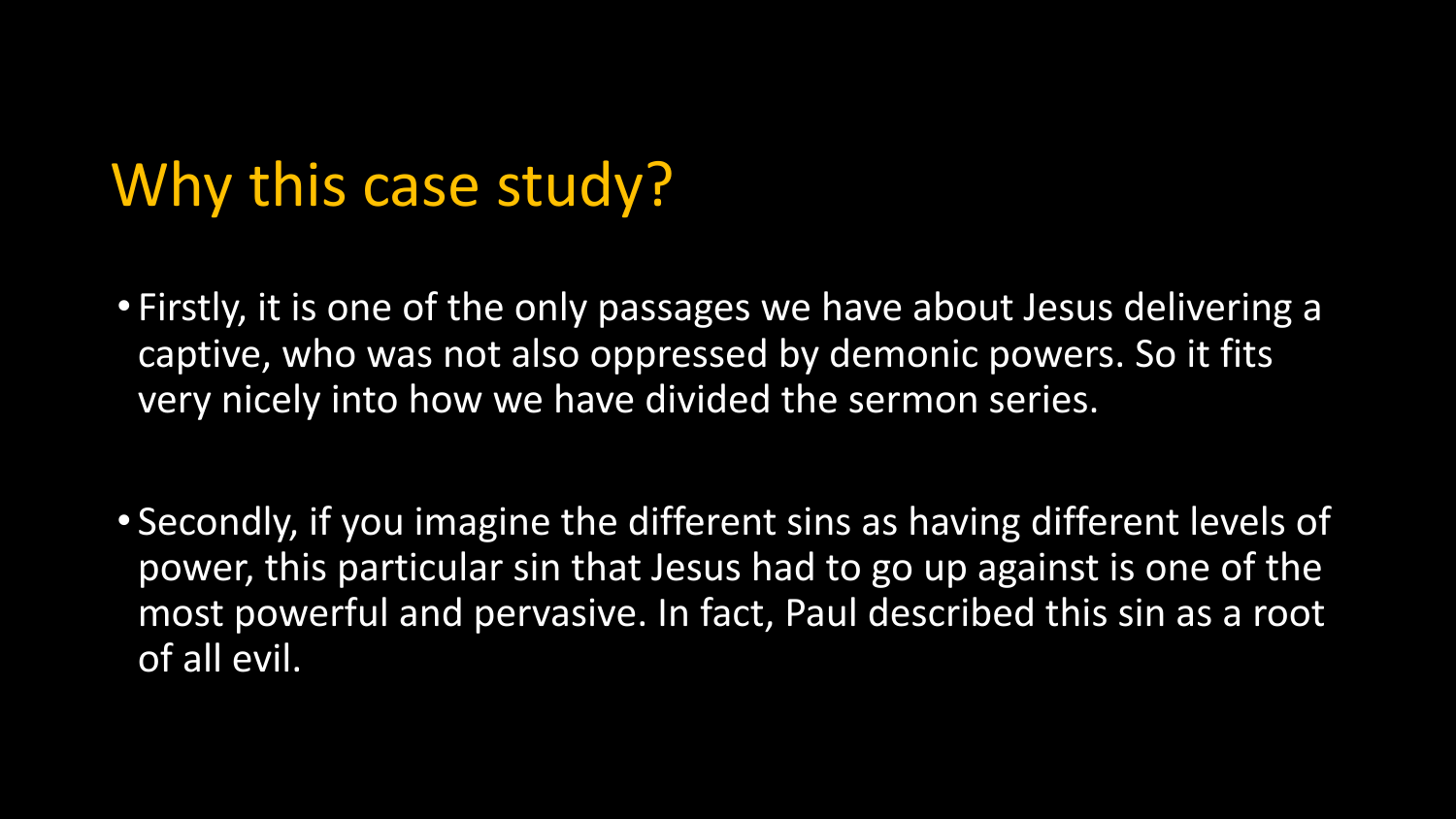## The Sin – the love of money

- To clarify, it is not money itself, but the love of money that is the root of all kinds of evil and sin.
- •Abundance and riches are a blessing from God.
- •We are blessed so that we can bless others. On the other hand, abundance and riches are not the only form, nor the main form of blessings from God.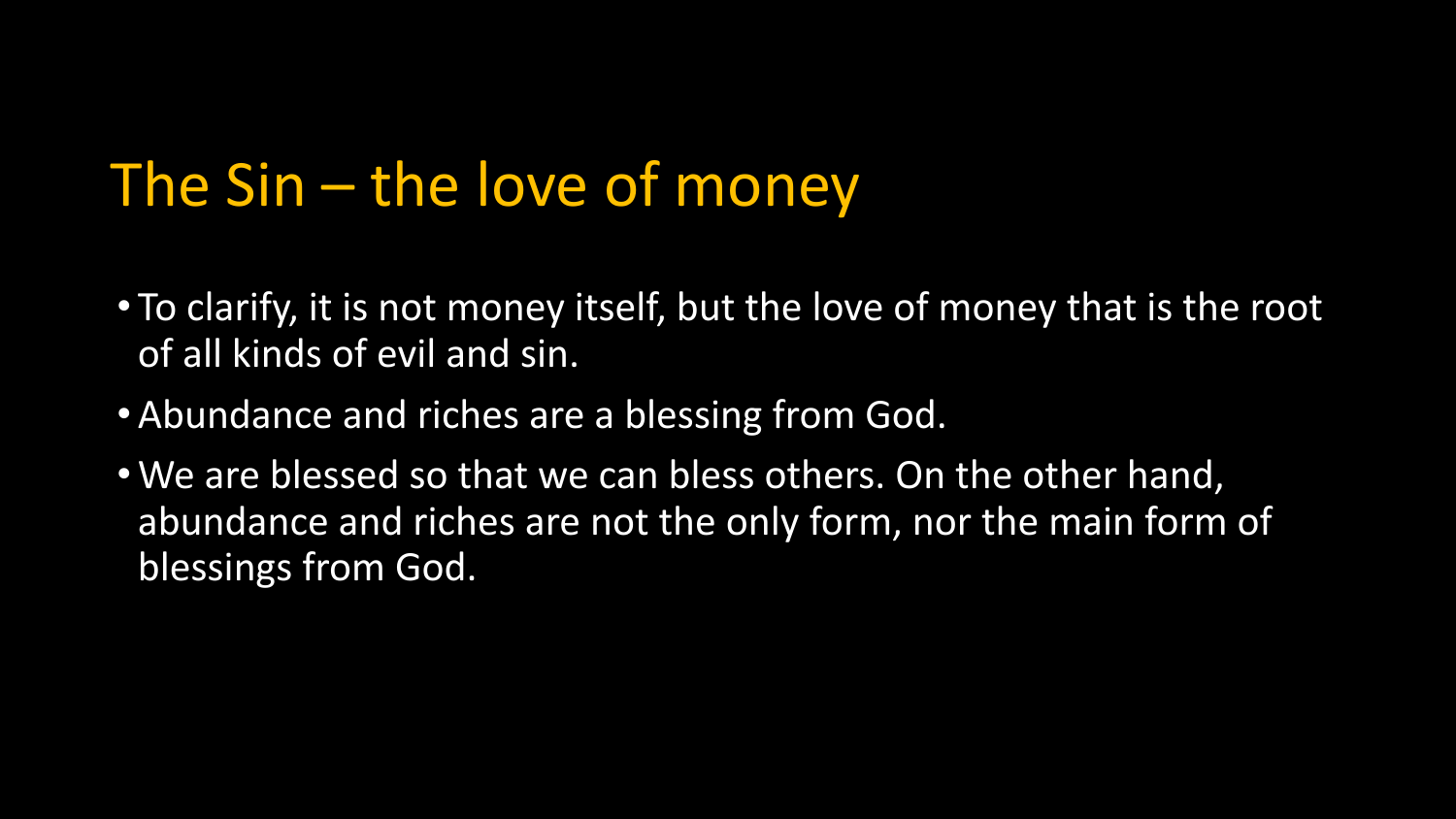## The Sin – the love of money

- **•Idolatry/ False God**
- **• Envy/ Covetousness**
- **•Worry/ Fear**

#### 1 Tim 6:9-10

Those who want to get rich fall into temptation and a trap and into many foolish and harmful desires that plunge people into ruin and destruction. For the love of money is a root of all kinds of evil. Some people, eager for money, have wandered from the faith and pierced themselves with many griefs.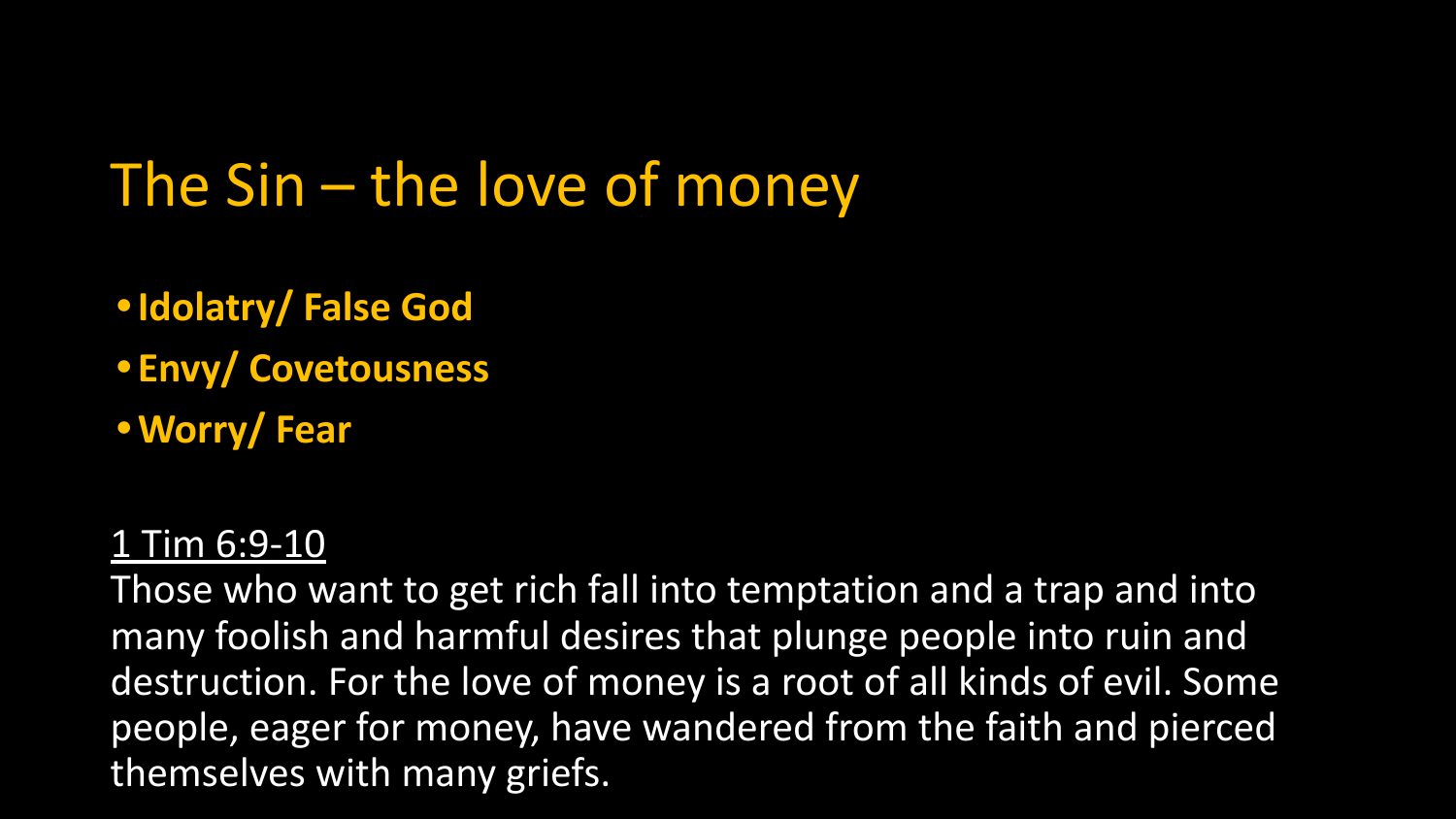## A man was there by the name of Zacchaeus; he was a chief tax collector and was wealthy.

- The words "Tax collectors" and "sinners" were synonymous
- Tax collectors were notorious for corruption
- Zacchaeus' choice of career and environmental factors
- All sin holds us captive, we are powerless to break free on our own

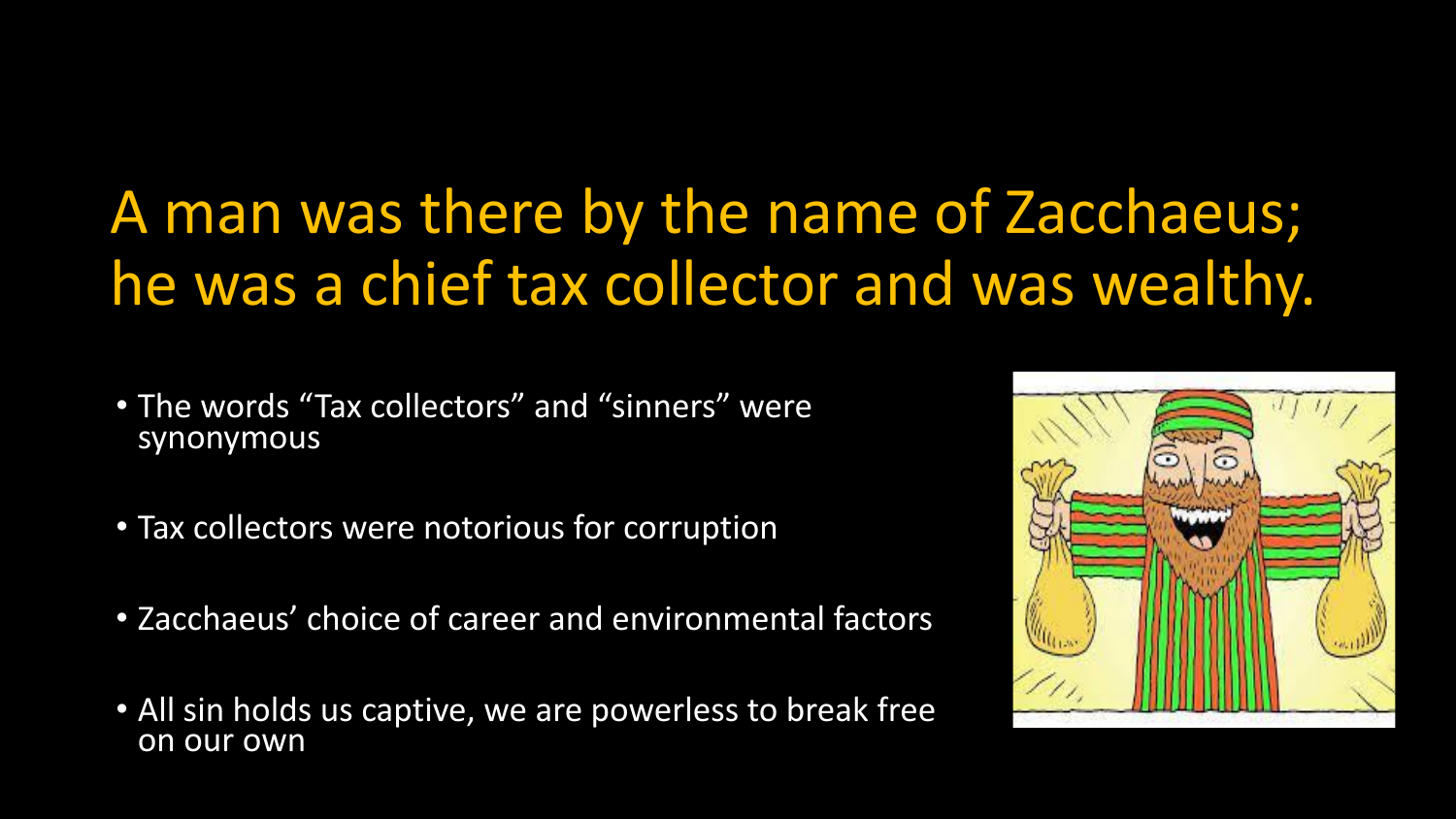He wanted to see who Jesus was, but because he was short he could not see over the crowd. So he ran ahead and climbed a sycamore-fig tree to see him, since Jesus was coming that way.

•Although we are trapped in sin and unaware that we are trapped, once in a while, God's grace breaks through and we see the truth

• Zacchaeus had heard about Jesus and wondered who Jesus really was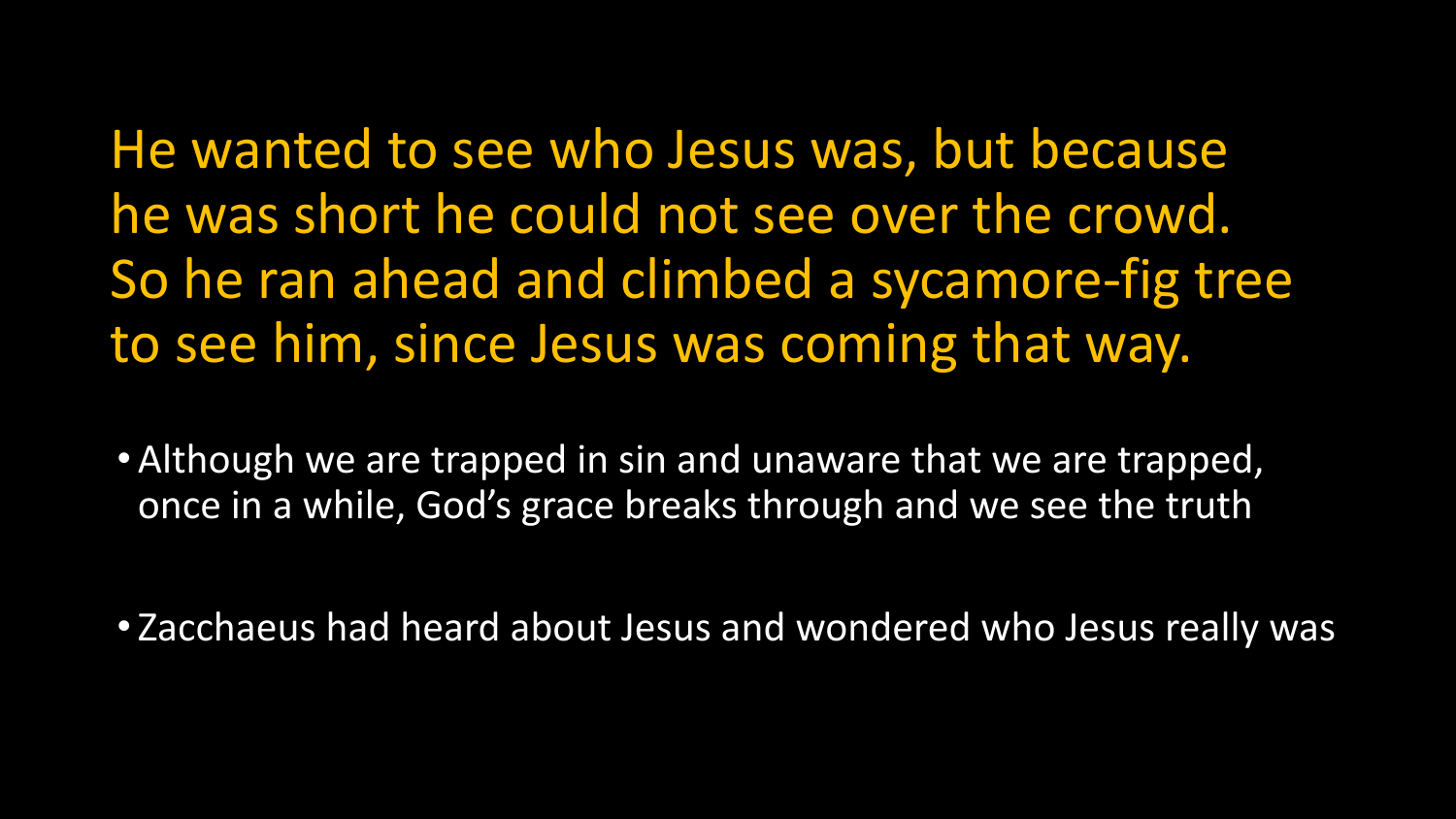When Jesus reached the spot, he looked up and said to him, "Zacchaeus, come down immediately. I must stay at your house today." So he came down at once and welcomed him gladly.



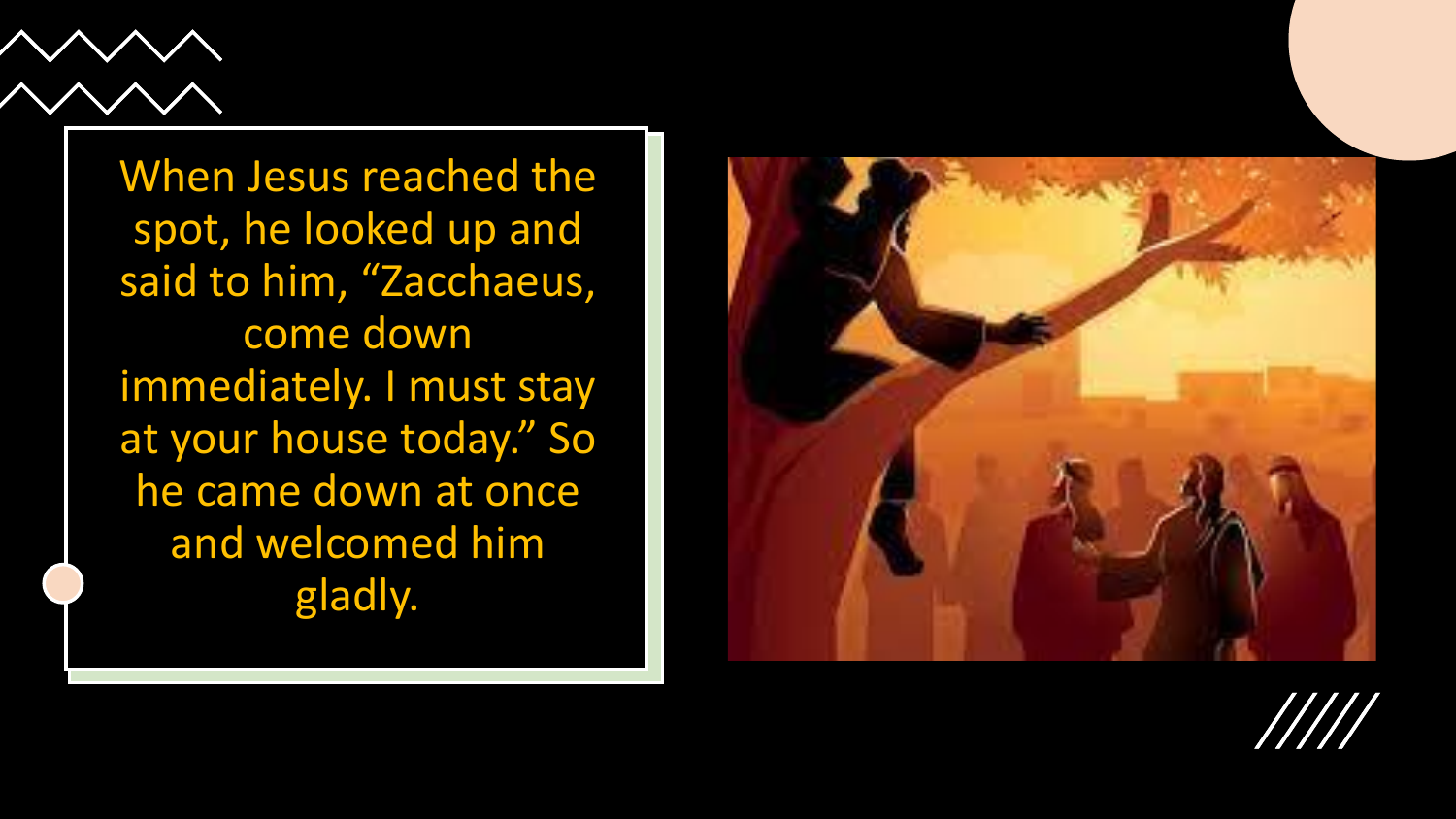All the people saw this and began to mutter, "He has gone to be the guest of a sinner."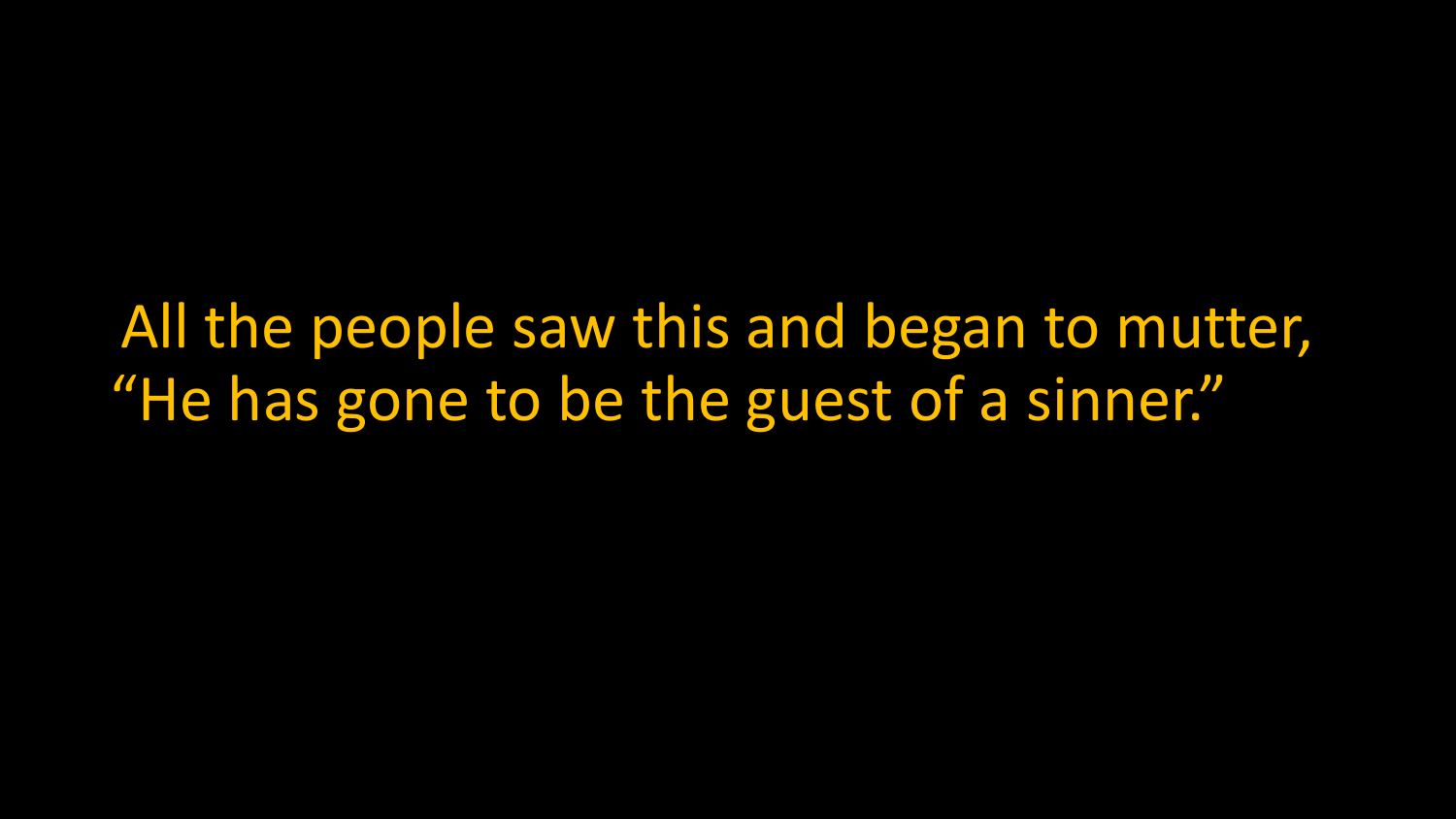## But Zacchaeus stood up and said to the Lord, "**Look, Lord!** Here and now I give half of my possessions to the poor,

and if I have cheated anybody out of anything, I will pay back four times the amount."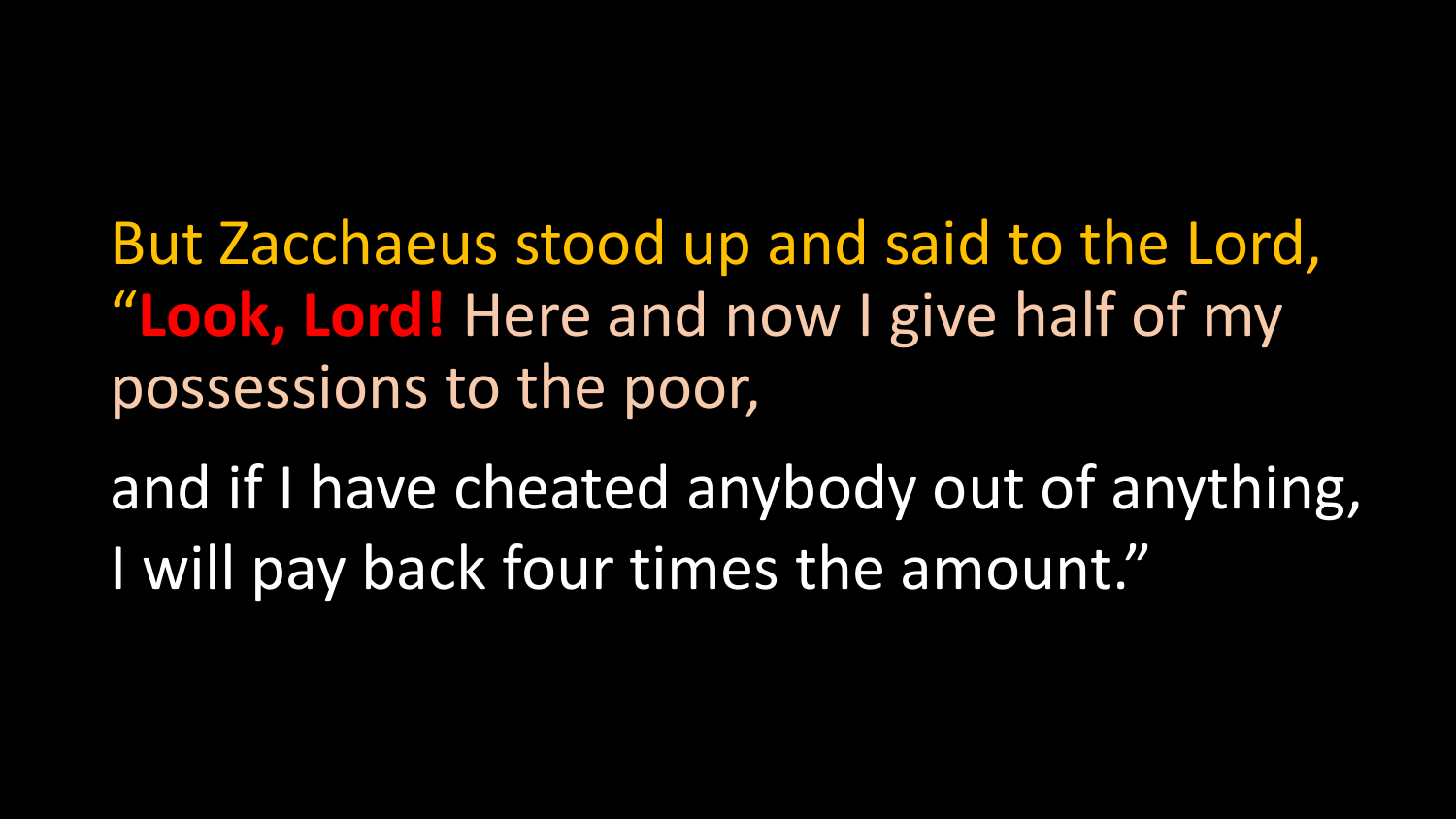Jesus said to him, "Today salvation has come to this house, because this man, too, is a son of Abraham. For the Son of Man came to seek and to save the lost."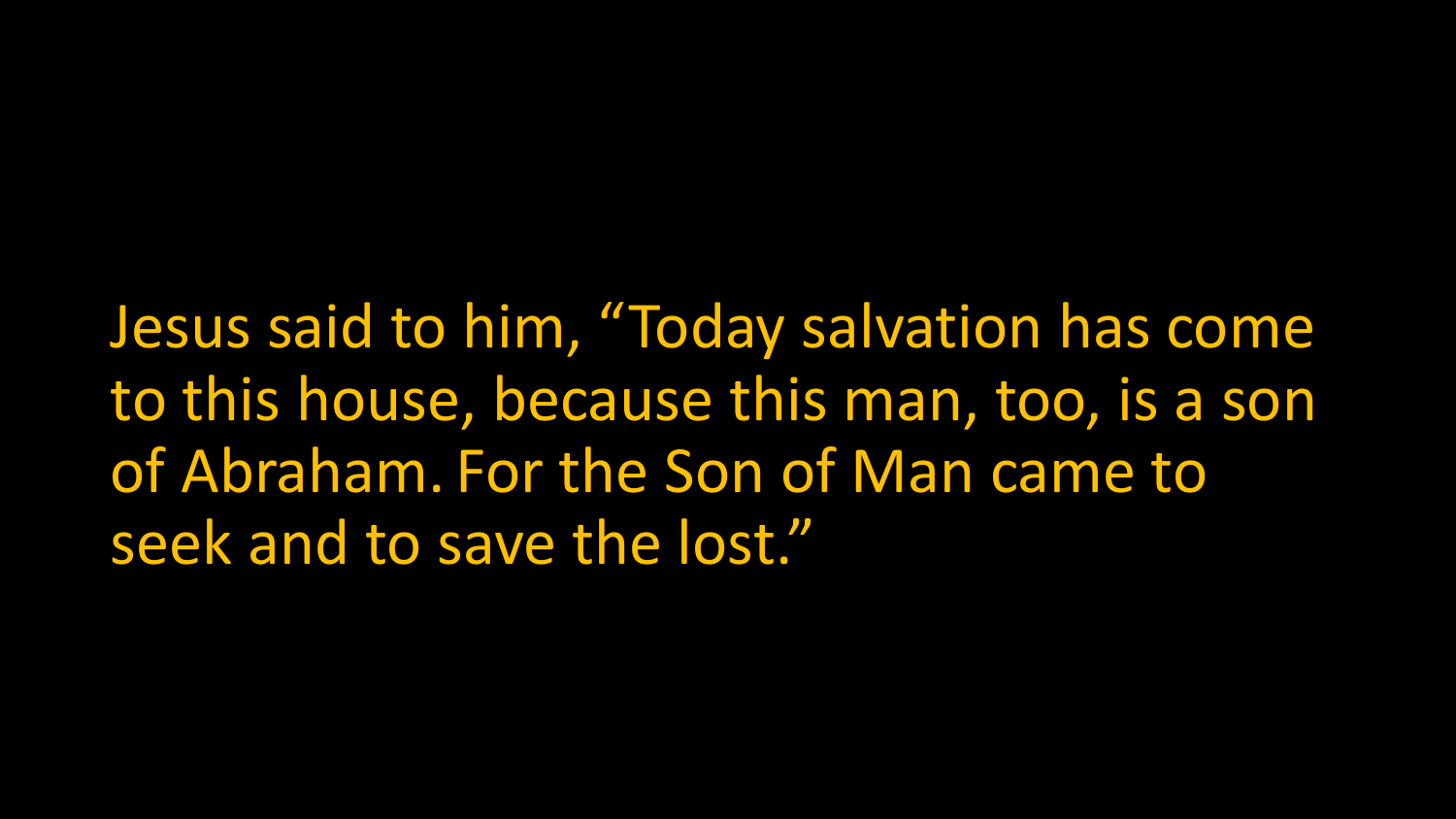### Who is this Jesus who delivers the captive

- *1. He knows all about you and loves you deeply*
- *2. He takes the initiative to come to you, and responds to the smallest effort to reach Him, even if it is only in your heart*
- *3. He saves you, even at His own expense*
- *4. He has power to set anyone free from any sin*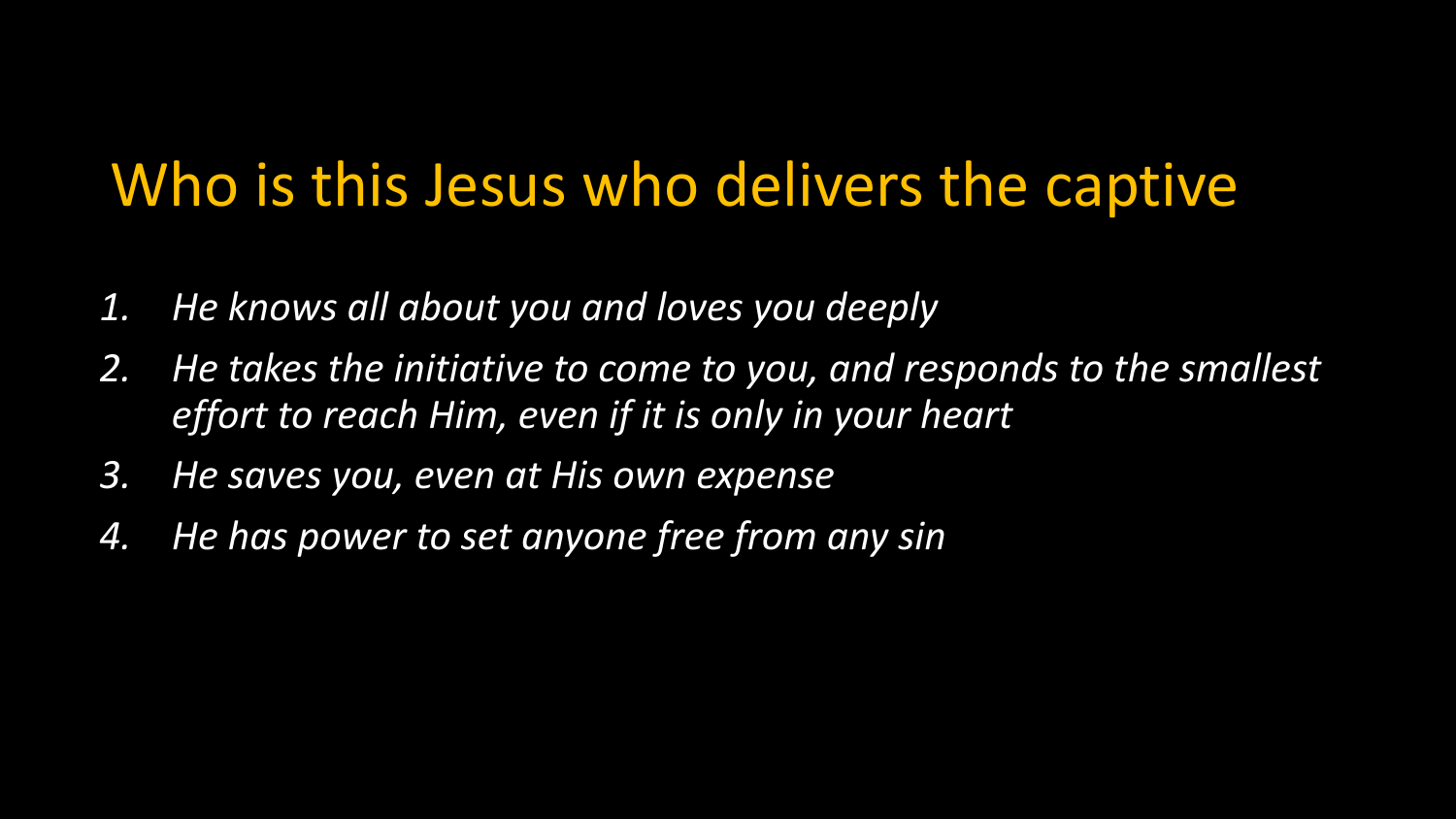## *He knows all about you and loves you deeply*

- · Jesus knew all about Zacchaeus, and He certainly knows all about you.
- Despite seeing us for who we really are, Jesus loves us
- **• Romans 5:8** But God demonstrates his own love for us in this While we were still sinners Christ died for us

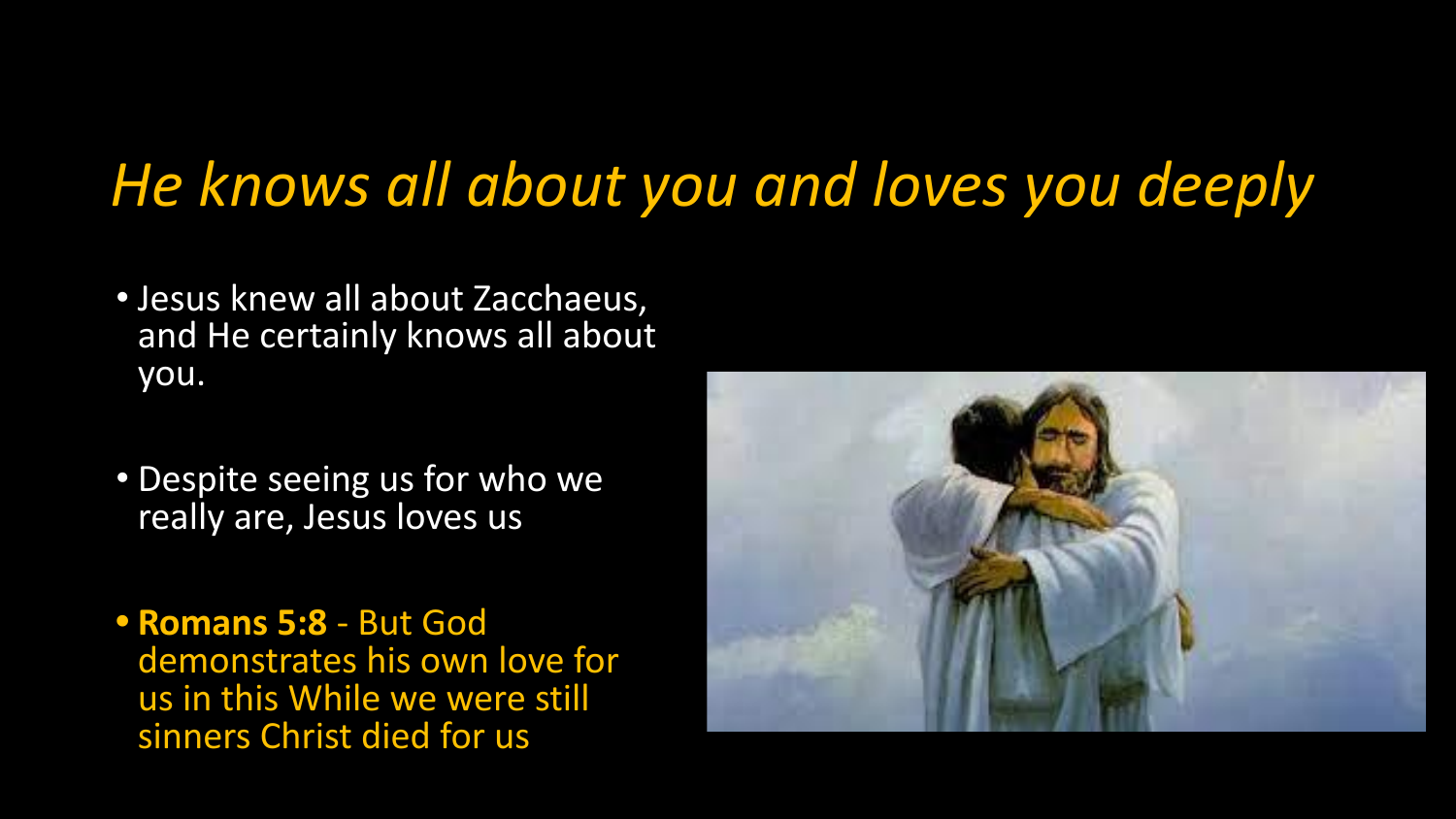*He takes the initiative to come to you, and responds to the smallest effort to reach Him, even if it is only in our heart*

- •It was no accident that Jesus met Zacchaeus.
- •God sees our hearts. He does not need a big show of repentance before He comes to us.
- For every one step we take towards Him, He has already taken many more towards us.

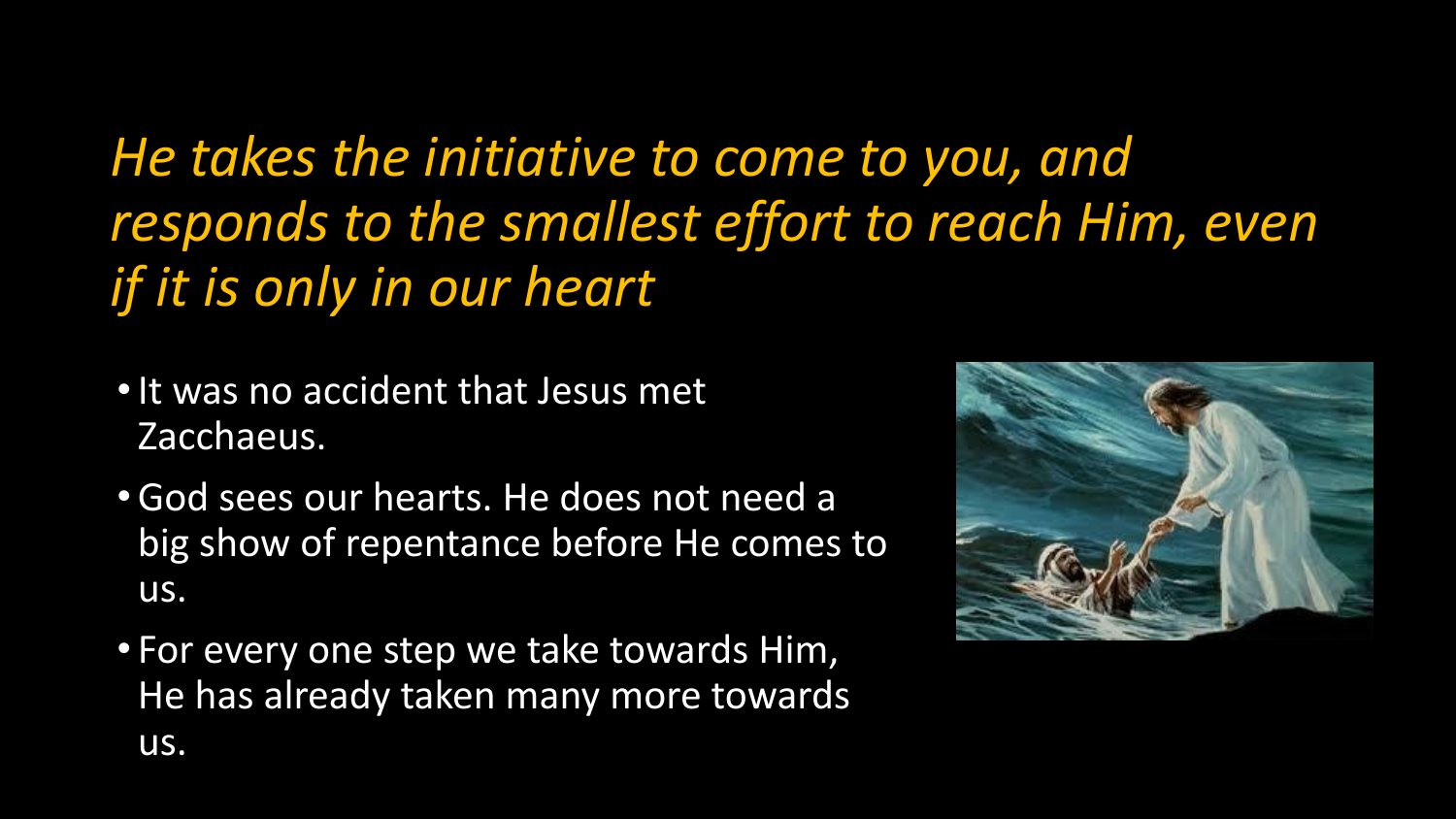#### *He saves you, even at His own expense*

• Jesus knew the price He would have to pay to set Zacchaeus free from sin. A price that Jesus gladly paid because of His love for Zacchaeus.

Isaiah 53:5-6

But he was pierced for our transgressions, he was crushed for our iniquities; the punishment that brought us peace was on him, and by his wounds we are healed. We all, like sheep, have gone astray, each of us has turned to our own way; and the LORD has laid on him the iniquity of us all.

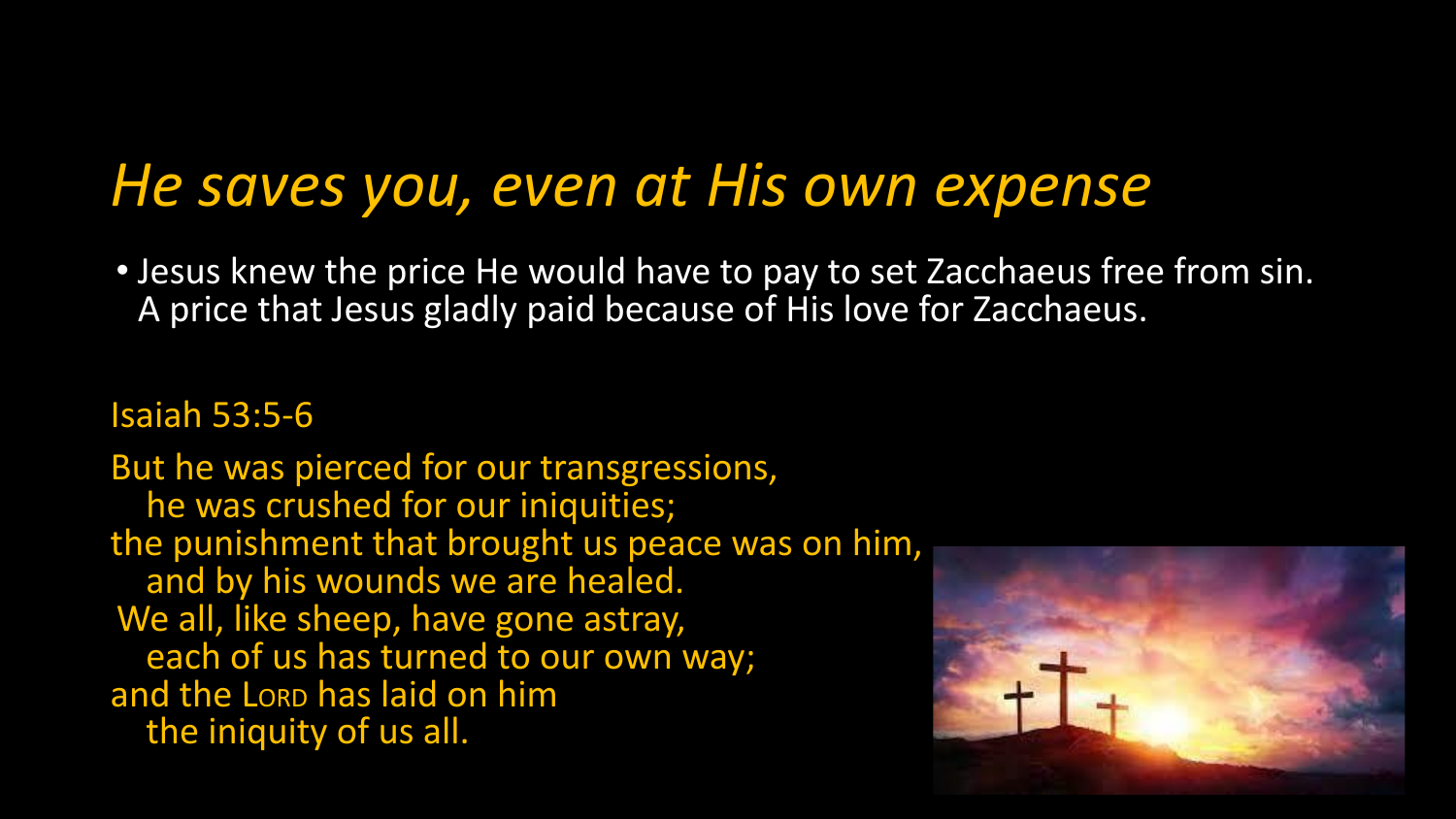## *He has power to set anyone free from any sin*

- It was NOT Zacchaeus' willingness to give away his money that set him free. It was Jesus.
- The willingness to give his money away was an outcome of that freedom, not the cause of it. Jesus is the cause of Zacchaeus freedom.
- Jesus is willing and able to set you free, even if He has done it before and you have gotten ensnared again

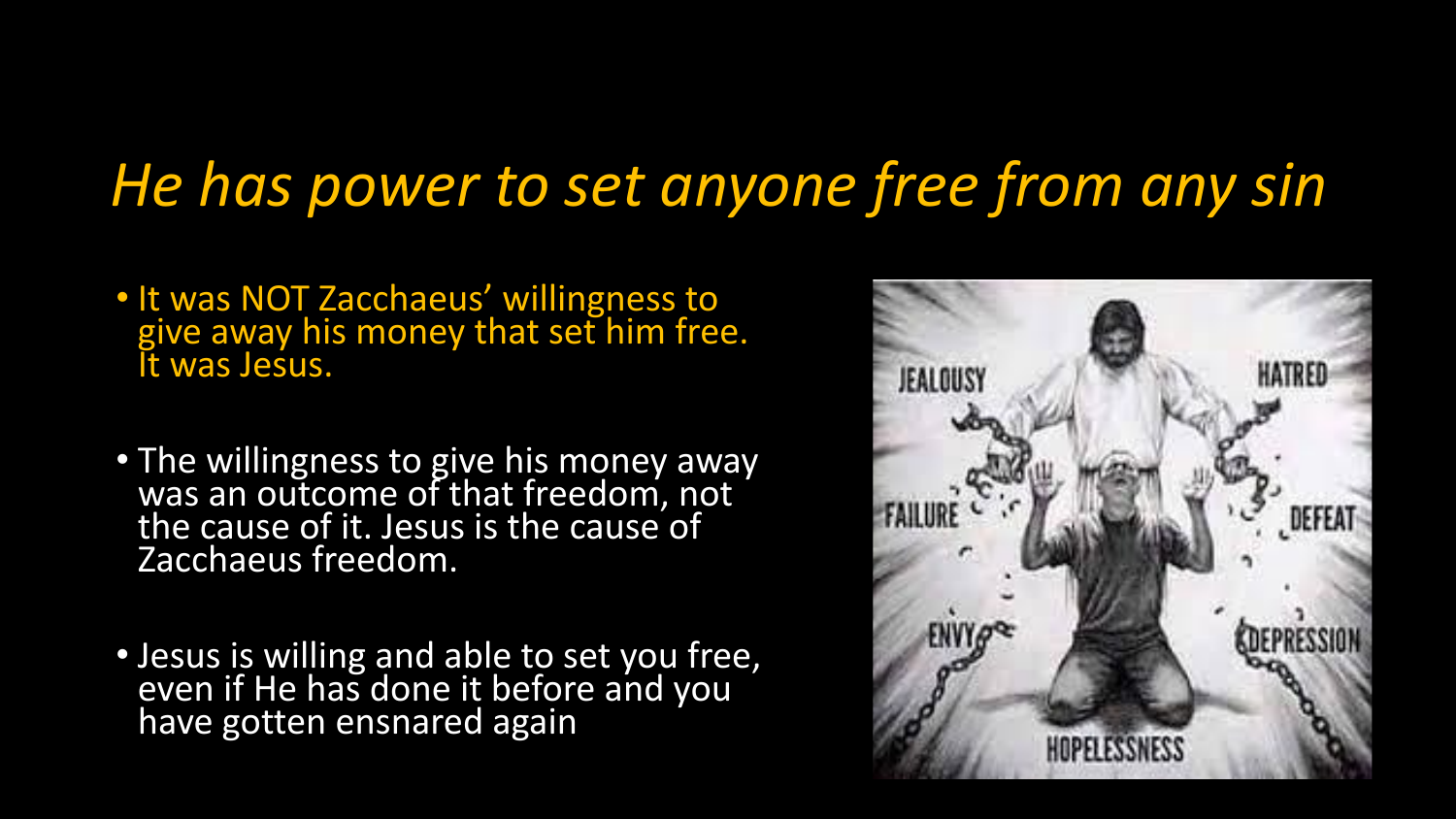#### *He has power to set anyone free from any sin*

- Christians have been set free from sin, but may still be ensnared by deception (i.e. strongholds)
- Col 2:8 See to it that no one takes you captive through hollow and deceptive philosophy, which depends on human tradition and the elemental spiritual forces of this world rather than on Christ.

• Solution: Take every thought captive in obedience to Christ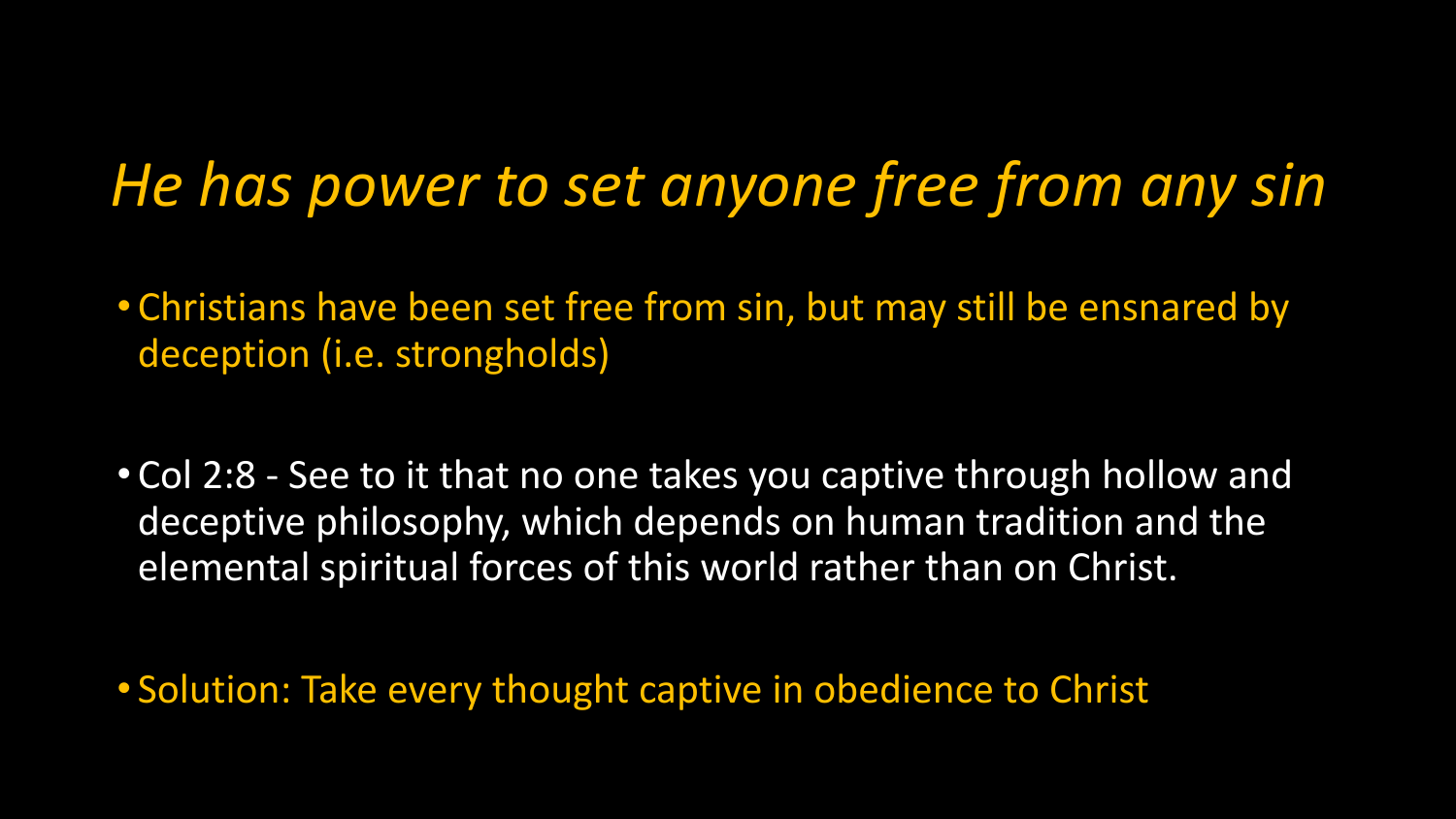

#### What does freedom feel like? Have you experienced it?